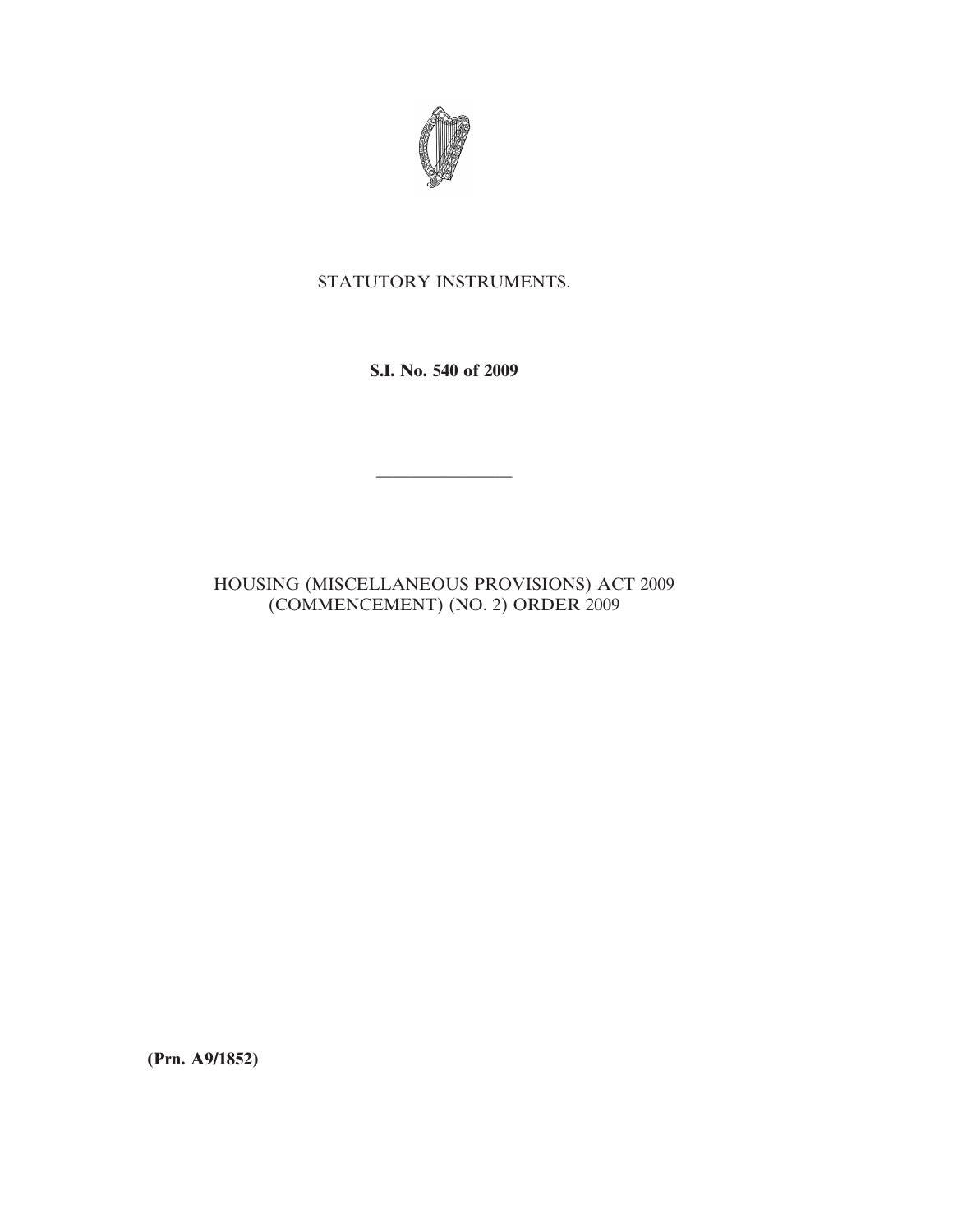## HOUSING (MISCELLANEOUS PROVISIONS) ACT 2009 (COMMENCEMENT) (NO. 2) ORDER 2009

I, MICHAEL FINNERAN, Minister of State at the Department of the Environment, Heritage and Local Government, in exercise of the powers conferred on me by section 1(4) of the Housing (Miscellaneous Provisions) Act 2009 (No. 22 of 2009) and the Environment, Heritage and Local Government (Delegation of Ministerial Functions) (No. 2) Order 2009 (S.I. No. 407 of 2009), hereby order as follows:

1. This Order may be cited as the Housing (Miscellaneous Provisions) Act 2009 (Commencement) (No. 2) Order 2009.

2. In this Order "Act of 2009" means the Housing (Miscellaneous Provisions) Act 2009 (No. 22 of 2009).

3. The 1st day of January 2010 is appointed as the day on which sections 43, 44, 45, 46, 47, 48 and 49 of the Act of 2009 come into operation.

4. The 1st day of February 2010 is appointed as the day on which the following provisions of the Act of 2009 come into operation:

- (*a*) section 8 and Schedule 2, insofar as they apply to the amendments set out in Part 4 of that Schedule as respects section 23 of the Housing (Miscellaneous Provisions) Act 1992 (No. 18 of 1992); and
- (*b*) sections 36, 37, 38, 39, 40, 41 and 42.

GIVEN under my hand, 17 December 2009.

> MICHAEL FINNERAN, Minister of State at the Department of the Environment, Heritage and Local Government.

*Notice of the making of this Statutory Instrument was published in "Iris Oifigiúil" of* 22*nd December*, 2009.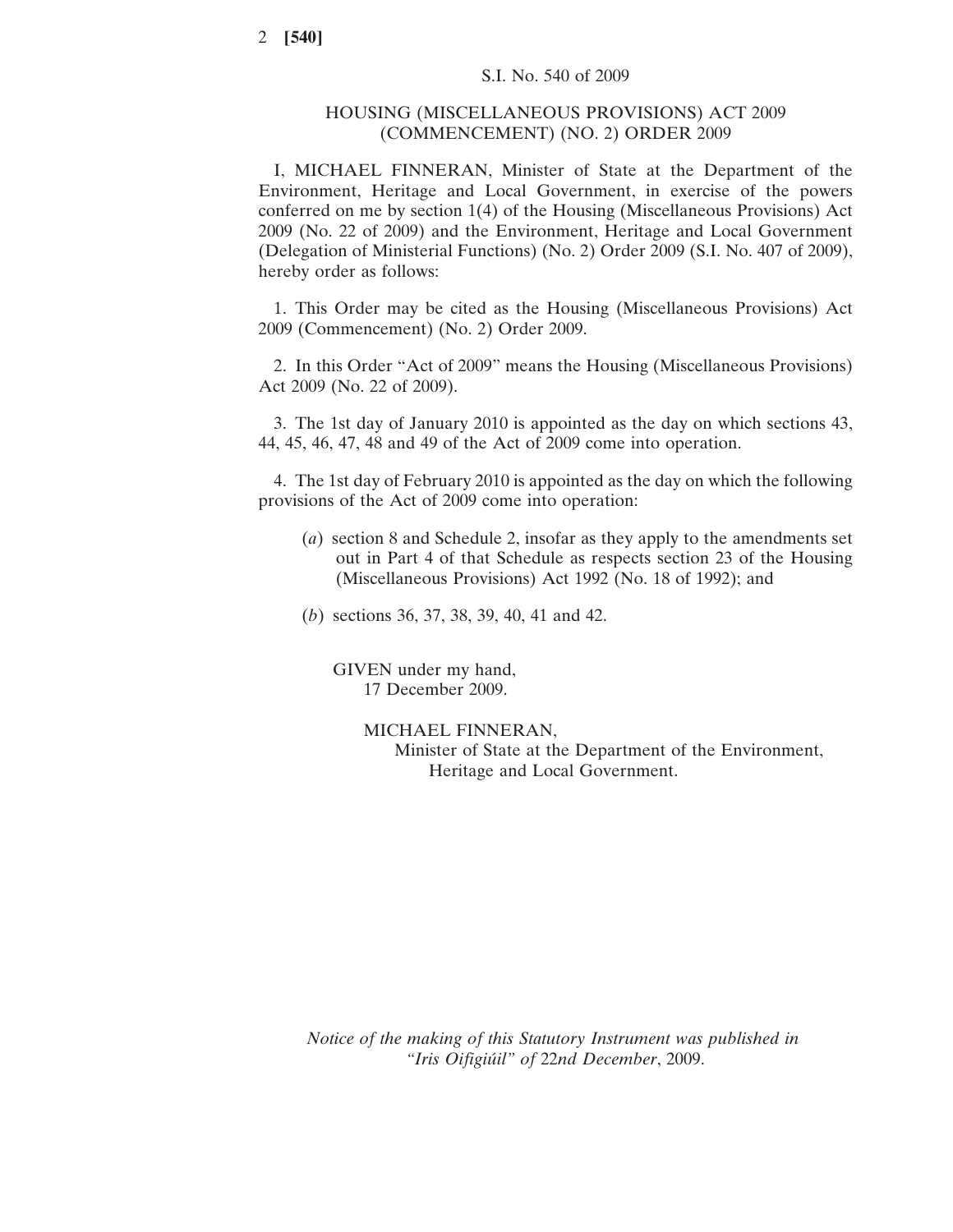## EXPLANATORY NOTE

*(This note is not part of the Instrument and does not purport to be a legal interpretation)*

This Order brings Part 3 (Incremental Purchase Arrangements) of the Housing (Miscellaneous Provisions) Act 2009 (No. 22 of 2009) into operation on 1 January 2010.

The Order also brings the following provisions of the 2009 Act into operation on 1 February 2010:

- Part 2, Chapter 6 (Homelessness Action Plans), and
- Schedule 2, Part 4, Item 5, which amends section 23 of the Housing (Miscellaneous Provisions) Act 1992, specifying the classes of local authority empowered to carry out particular statutory housing functions under the Housing Acts 1996 to 2009.

The Housing (Miscellaneous Provisions) Act 2009 (Commencement) Order 2009 (S.I. No. 449 of 2009) brought the following provisions of the 2009 Act into operation on 1 December 2009, viz.

- most of Part 1 (Preliminary and General),
- Part 2, Chapter 1 (Housing Services), and
- section 35 (Anti-social behaviour strategy).